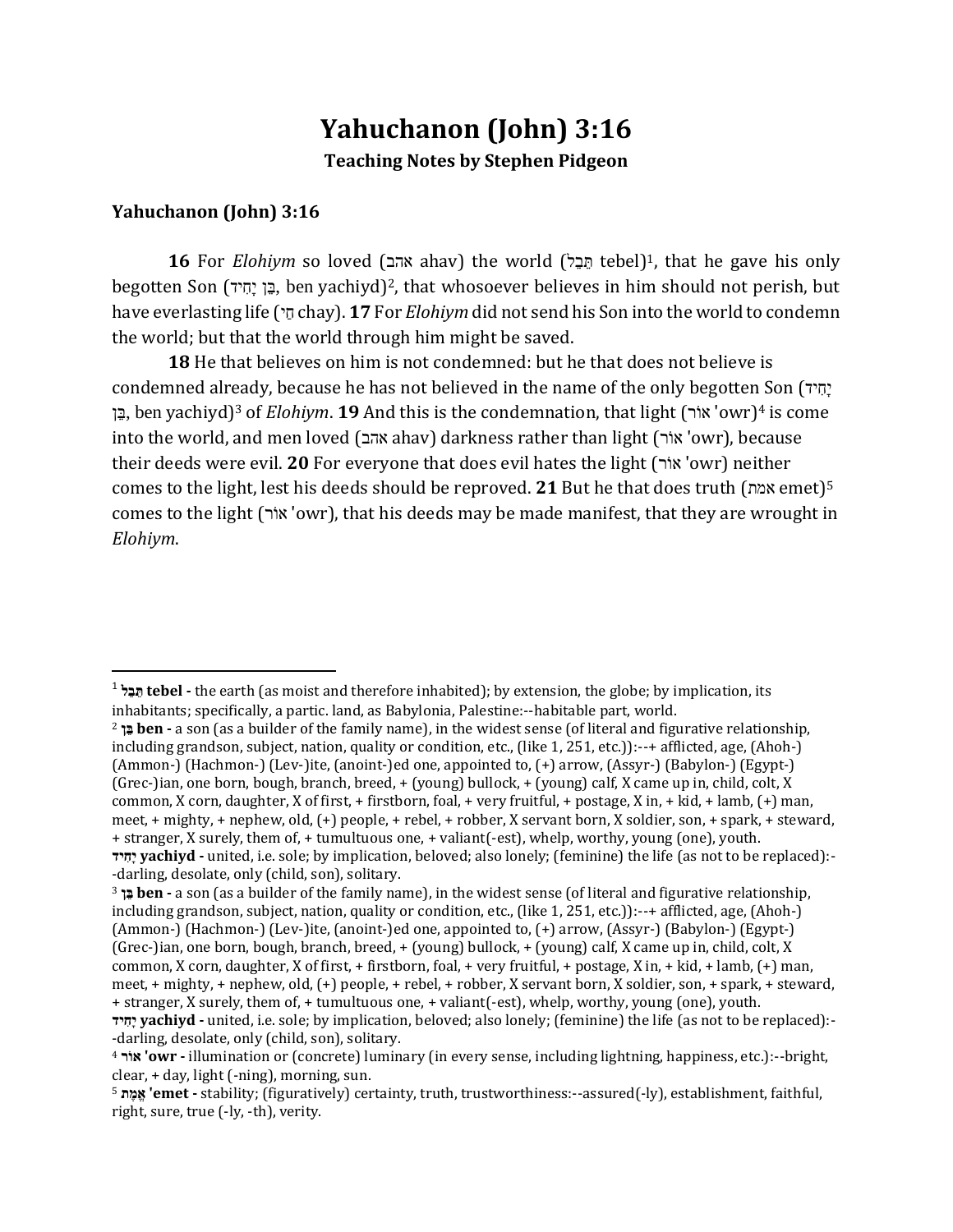## **Reference:**

#### **Bere'shiyth (Genesis) 22:2**

ָאָמַר (yachid) son Yitzak אָמַר, Take now לָקַח your son בֵּן (ben), your יָחִיד (yachid) son Yitzak , whom you love בַּהָּ, and get you יָלֵךְ into the land אֲרֵץ of Moriah הִמּוֹרְיָה ;and offer him תִּ for a burnt offering תיה הו upon one י יִ ֶר of the mountains א ַה which I will tell א ַמ רי you of.

#### **Ivriym (Hebrews) 7:1-3**

**1** For this Malachi-tzadik, king of Salem, priest of EL ELYON, who met Avraham returning from the slaughter of the kings, and blessed him; **2** To whom also Avraham gave a tenth part of all; first being by interpretation King of righteousness (malek ha tzadik), and after that also King of Salem (malek ha'Shalem), which is, King of peace (malek ha'shalom); **3** Without father, without mother, without descent, having neither beginning of days, nor end of life; but similar to the Son of God; abides a priest continually.

**Ivriym 7:3** απατωρ without father αμητωρ without mother αγενεαλογητος without geneology μητε neither αρχην beginning ημερων of days μητε nor ζωης life's τελος conclusion εχων having αφωμοιωμενος assimilation δε to τω the υιω son του of θεου Yahuah μενει abides ιερευς a high priest εις among το us διηνεκες forever.

### **Lucas (Luke) 3**

**23** And *Yahushua* himself began to be about thirty years of age, being (as was supposed) the son of Yoceph, which was the son of Eliy, **24** Which was the son of Matthityah, which was the son of Leviy, which was the son of Malkiy, which was the son of Yanah, which was the son of Yoceph, **25** Which was the son of Matthityah, which was the son of Amots, which was the son of Nachum, which was the son of Elyho`eynay, which was the son of Nogahh, **26** Which was the son of Maath, which was the son of Matthityah, which was the son of Shim`iy, which was the son of Yoceph, which was the son of Yahudah, **27** Which was the son of Yochanan, which was the son of Rephayah, which was the son of Zerubbavel, which was the son of She'altiy'el, which was the son of Neriyah, **28** Which was the son of Malkiy, which was the son of Addiy, which was the son of Qecem, which was the son of Almodad, which was the son of Er, **29** Which was the son of Yoceph, which was the son of Eliy`ezer, which was the son of Yoram, which was the son of Matthityah, which was the son of Leviy, **30** Which was the son of Shim`on, which was the son of Yahudah, which was the son of Yoceph, which was the son of Yochanan, which was the son of Elyaqiym, **31** Which was the son of Meleah, which was the son of Menan, which was the son of Matthityah, which was the son of Nathan, which was the son of David, **32** Which was the son of Yishay, which was the son of Oved, which was the son of Bo`az, which was the son of Salmah, which was the son of Nachshon, **33** Which was the son of Ammiynadav, which was the son of Ram, which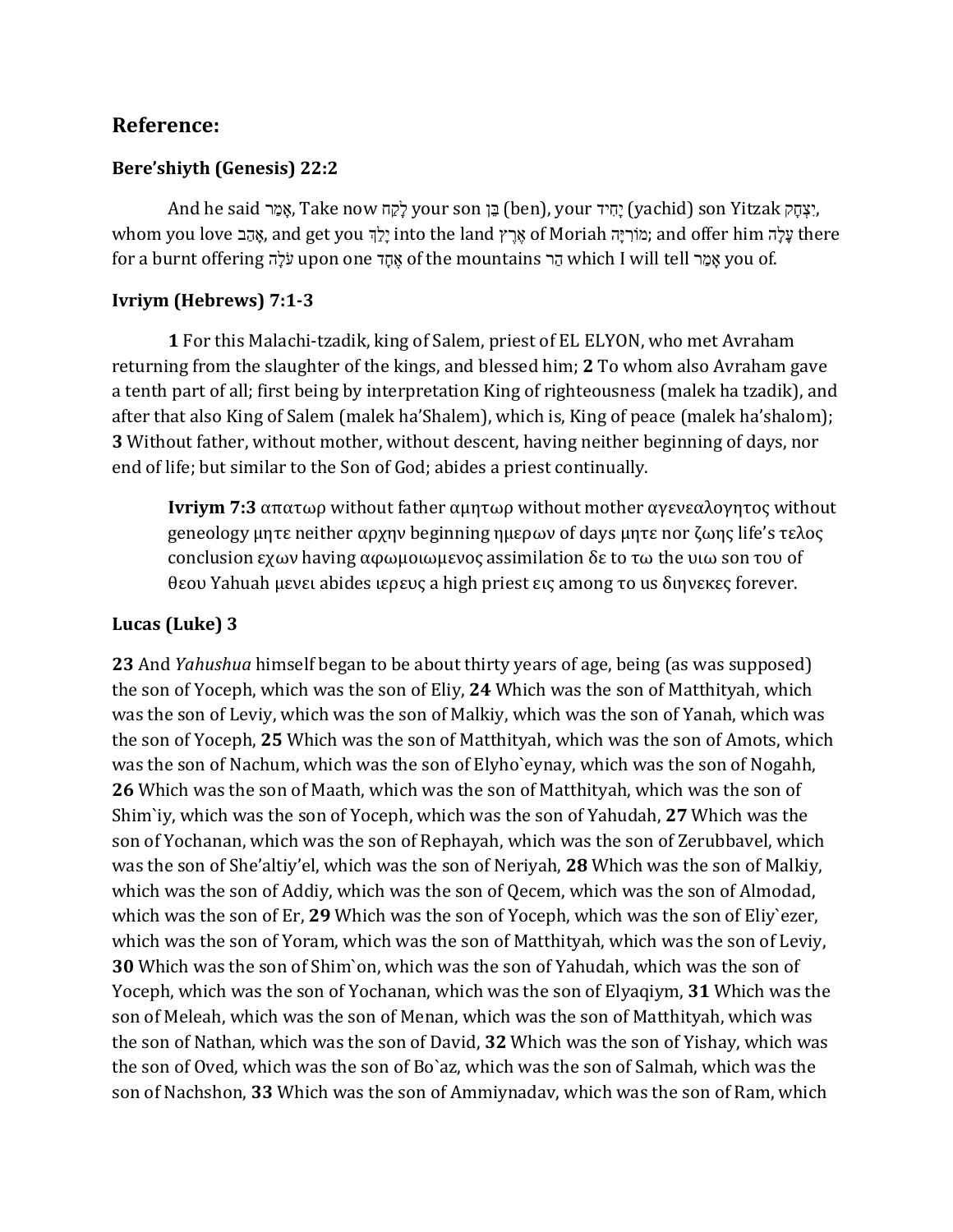was the son of Chetsron, which was the son of Perets, which was the son of Yahudah, **34** Which was the son of Ya`aqov, which was the son of Yitschaq, which was the son of Avraham, which was the son of Terach, which was the son of Nachor, **35** Which was the son of Serug, which was the son of Re`u, which was the son of Peleg, which was the son of Heber, which was the son of Shelach, **36** Which was the son of Qeynan, which was the son of Arpakshad, which was the son of Shem, which was the son of Noach, which was the son of Lemek, **37** Which was the son of Methushelach, which was the son of Chanok, which was the son of Yered, which was the son of Mahalal'el, which was the son of Qeynan, **38** Which was the son of Enosh, which was the son of Sheth, which was the son of Adam, which was the son of *Elohiym*.

## **Mattithyahu (Matthew) 1**

(cepher רֵּ פֶ א) **THE** <sup>6</sup> of the generation of *Yahushua HaMashiach*, the son of David, the son of Avraham. **2** Avraham begat Yitschaq; and Yitschaq begat Ya`aqov; and Ya`aqov begat Yahudah and his brethren; **3** And Yahudah begat Perets and Zerach of Tamar; and Perets begat Chetsron; and Chetsron begat Aram; **4** And Aram begat Ammiynadav; and Ammiynadav begat Nachshon; and Nachshon begat Salmah; **5** And Salmah begat Bo`az of Rachav; and Bo`az begat Oved of Ruth; and Oved begat Yishay; **6** And Yishay begat David the king (מֶלֶךְ melek)<sup>7</sup>; and David the king (מֶלֶךְ melek) begat Sh'lomoh of her that had been the woman of Uriyah; **7** And Sh'lomoh begat Rechav`am; and Rechav`am begat Aviyah; and Aviyah begat Aca; **8** And Aca begat Yahoshaphat; and Yahoshaphat begat Yoram; and Yoram begat Uzziyah; **9** And Uzziyah begat Yotham; and Yotham begat Achaz; and Achaz begat Yechizqiyah; **10** And Yechizqiyah begat Menashsheh; and Menashsheh begat Amon; and Amon begat Yo'shiyah; **11** And Yo'shiyah begat Yahoyakin and his brethren, about the time they were carried away to Babylon: **12** And after they were brought to Babylon, Yahoyakin begat She'altiy'el; and She'altiy'el begat Zerubbavel; **13** And Zerubbavel begat Aviyhud; and Aviyhud begat Elyaqiym; and Elyaqiym begat Azzur; **14** And Azzur begat Tsadoq; and Tsadoq begat Yoqiym; and Yoqiym begat El'ayil; **15** And El'ayil begat El`azar; and El`azar begat Matthan; and Matthan begat Ya`aqov; **16** And Ya`aqov begat Yoceph the father of Miryam, of whom was born *Yahushua*, who is called *Mashiach*. **17** So all the generations from Avraham to David are fourteen generations; and from David until the carrying away into Babylon are fourteen generations; and from the carrying away into Babylon to *HaMashiach* are fourteen generations.

 $\overline{\phantom{a}}$ <sup>6</sup> **א ֱפ ֵּר cepher** properly, writing (the art or a document); by implication, a book:--bill, book, evidence, X learn( ed) (-ing), letter, register, scroll. In the plural **א**ים **ֱפ ֵּר cepheriym**

<sup>7</sup> **מֱת ֱמ melek -** a king:--king, royal.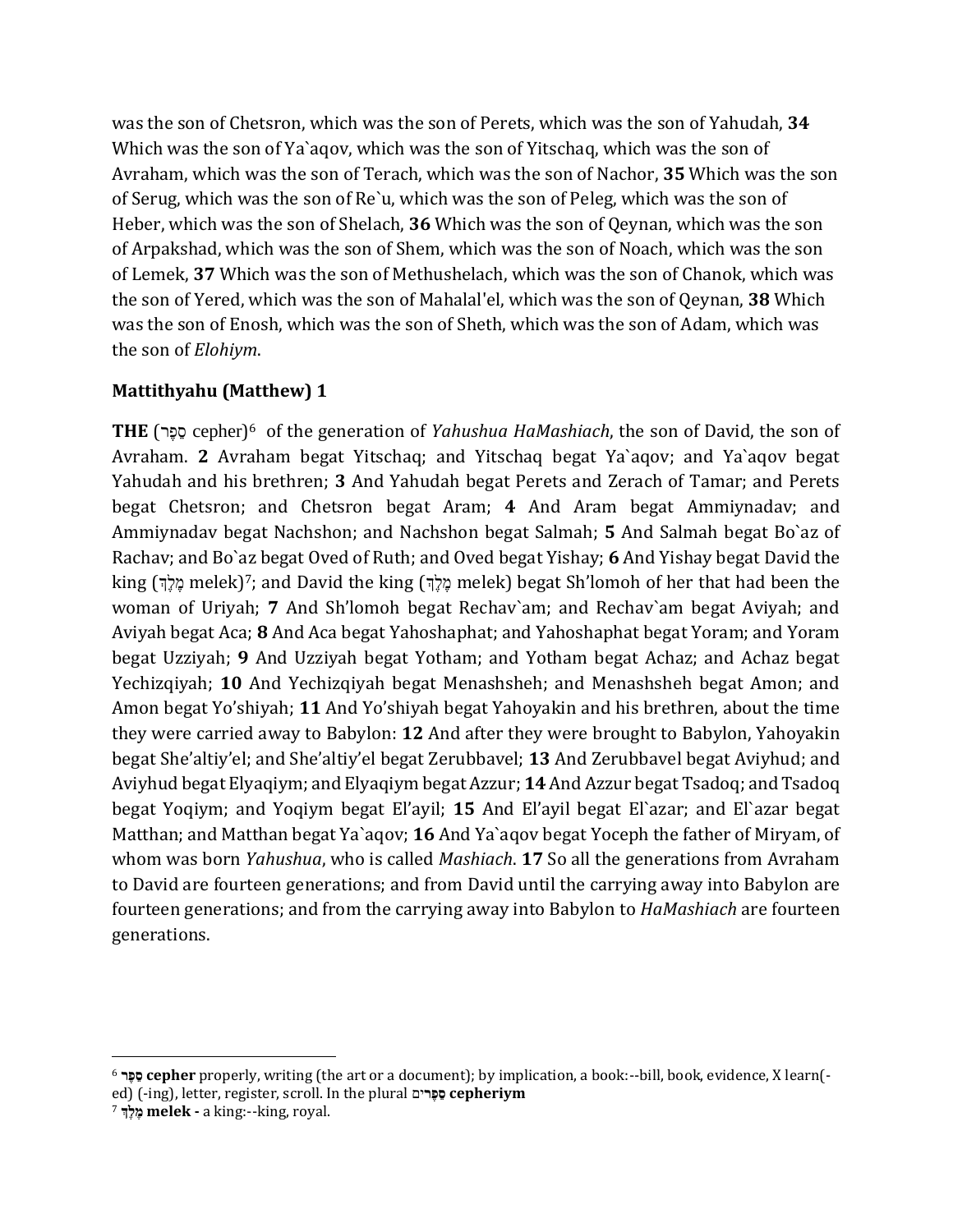**2** Avraham begat Yitschaq; and Yitschaq begat Ya`aqov; and Ya`aqov begat Yahudah and his brethren; **3** And Yahudah begat Perets and Zerach of Tamar; and Perets begat Chetsron; and Chetsron begat Aram; **4** And Aram begat Ammiynadav; and Ammiynadav begat Nachshon; and Nachshon begat Salmah; **5** And Salmah begat Bo`az of Rachav; and Bo`az begat Oved of Ruth; and Oved begat Yishay; **6** And Yishay begat David the king (לֶךֶ melek)<sup>8</sup>; and David the king (יֶתֶּלְךָ melek) begat Sh'lomoh of her that had been the woman of Uriyah; **7** And Sh'lomoh begat Rechav`am; and Rechav`am begat Aviyah; and Aviyah begat Aca; **8** And Aca begat Yahoshaphat; and Yahoshaphat begat Yoram; and Yoram begat Uzziyah; **9** And Uzziyah begat Yotham; and Yotham begat Achaz; and Achaz begat Yechizqiyah; **10** And Yechizqiyah begat Menashsheh; and Menashsheh begat Amon; and Amon begat Yo'shiyah; **11** And Yo'shiyah begat Yahoyakin and his brethren, about the time they were carried away to Babylon: **12** And after they were brought to Babylon, Yahoyakin begat She'altiy'el; and She'altiy'el begat Zerubbavel; **13** And Zerubbavel begat Aviyhud; and Aviyhud begat Elyaqiym; and Elyaqiym begat Azzur; **14** And Azzur begat Tsadoq; and Tsadoq begat Yoqiym; and Yoqiym begat El'ayil; **15** And El'ayil begat El`azar; and El`azar begat Matthan; and Matthan begat Ya`aqov; **16** And Ya`aqov begat Yoceph the father of Miryam, of whom was born *Yahushua*, who is called *Mashiach*. **17** So all the generations from Avraham to David are fourteen generations; and from David until the carrying away into Babylon are fourteen generations; and from the carrying away into Babylon to *HaMashiach* are fourteen generations.

 $\overline{\phantom{a}}$ 

<sup>8</sup> **מֱת ֱמ melek -** a king:--king, royal.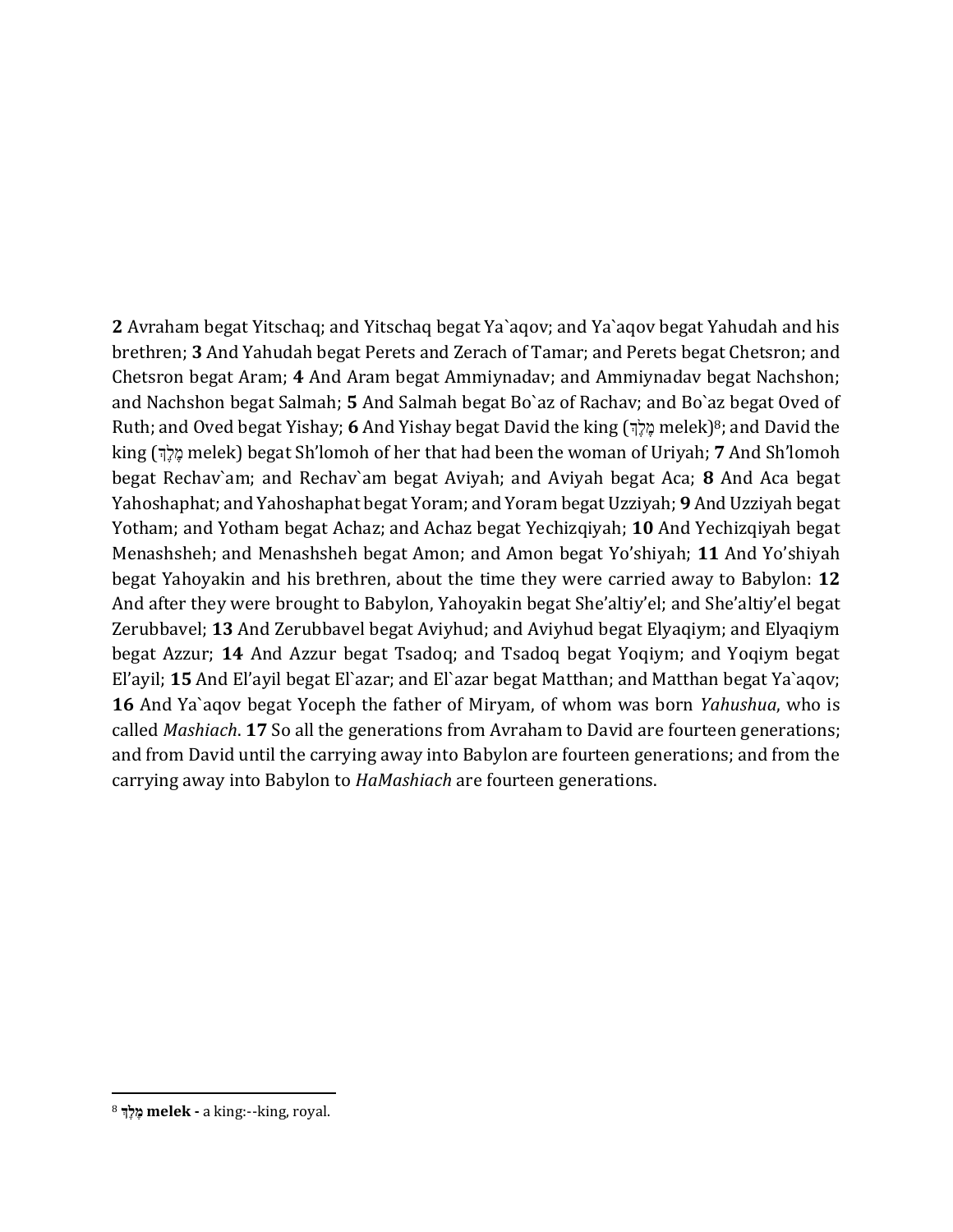| Mary's Geneology              | Joseph's Geneology |
|-------------------------------|--------------------|
|                               | Elohiym            |
|                               | 1. Adam            |
|                               | 2. Sheth           |
|                               | 3. Enosh           |
|                               | 4. Qeynan          |
|                               | 5. Mahalal'el      |
|                               | 6. Yered           |
|                               | 7. Chanok          |
|                               | 8. Methushelach    |
|                               | 9. Lemek           |
|                               | 10. Noach          |
|                               | 11. Shem           |
|                               | 12. Arpakshad      |
|                               | 13. Qeynan         |
|                               | 14. Shelach        |
|                               | 15. Heber          |
|                               | 16. Peleg          |
|                               | 17. Re'u           |
|                               | 18. Serug          |
|                               | 19. Nachor         |
|                               | 20.Terach          |
| The fourteen generations      |                    |
| 1. Avraham                    | 21. Avraham        |
| 2. Yitschaq                   | 22. Yitschaq       |
| 3. Ya`aqov YASHARAEL          |                    |
| 4. Yahudah and his brethren   |                    |
| 5. Peretz and Zerach of Tamar |                    |
| 6. Chetsron                   |                    |
| 7. Aram                       |                    |
| 8. Ammiynadav                 |                    |
| 9. Nachshon                   | David              |
| 10. Salmah                    | Nathan             |
| 11. Bo'az of Rachav           | Matthityah         |
| 12. Oved of Ruth              | Menan              |
| 13. Yishay                    | Meleah             |
| 14. David                     | Elyaqiym           |
| The fourteen generations      | Yochanan           |
| 1. Shalomah                   | Yoceph             |
| 2. Rechav'am                  | Yahudah            |
| 3. Aviyah                     | Shim'on            |
| 4. Aca                        | Leviy              |